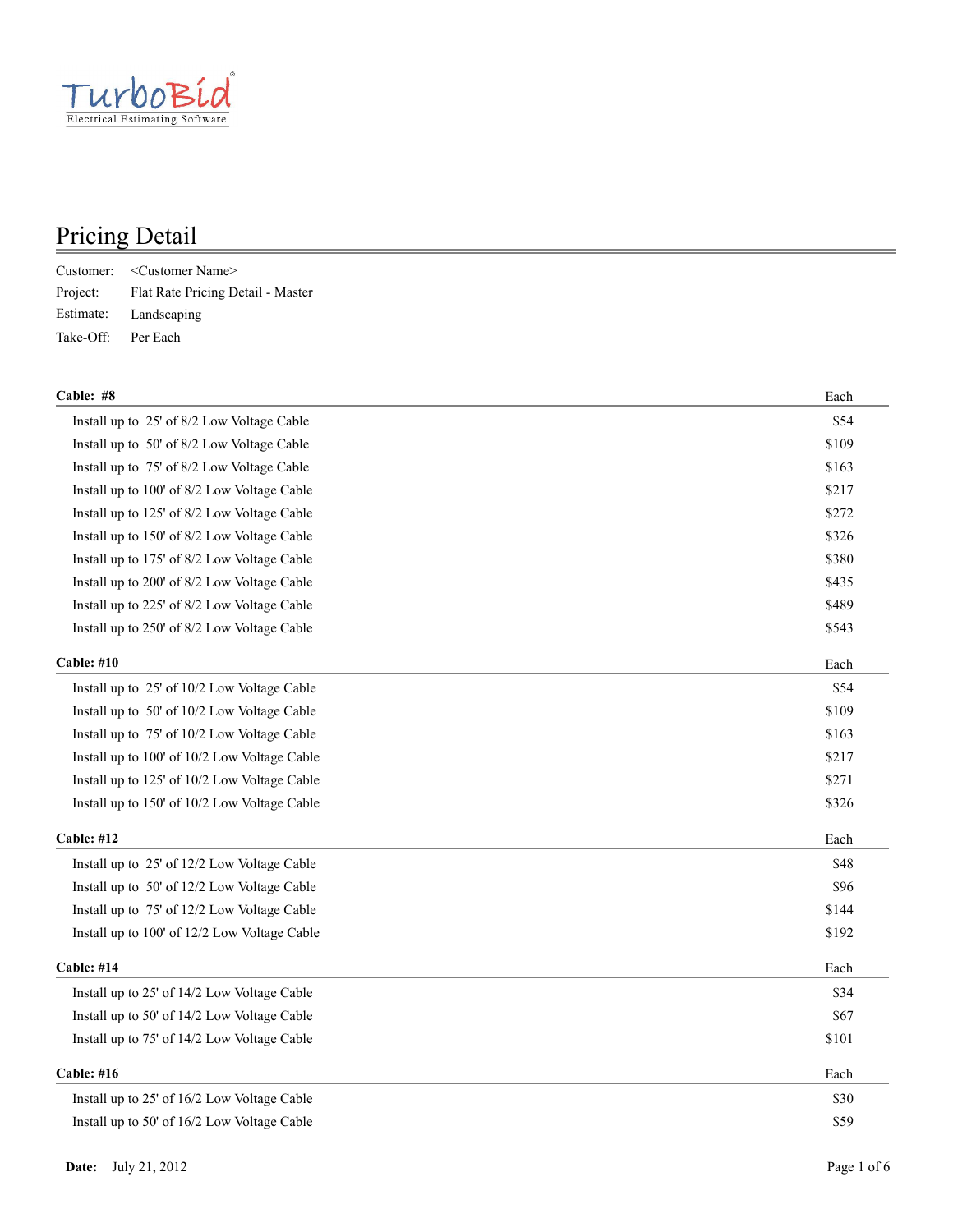|                    | Customer: < Customer Name>                 |
|--------------------|--------------------------------------------|
|                    | Project: Flat Rate Pricing Detail - Master |
|                    | Estimate: Landscaping                      |
| Take-Off: Per Each |                                            |

| Cable: #16 - Cont.                                                                    | Each |
|---------------------------------------------------------------------------------------|------|
| Install up to 75' of 16/2 Low Voltage Cable                                           | \$89 |
| Connectors                                                                            | Each |
| Install Low Voltage T Connector                                                       | \$34 |
| Install Small ACE Weather Resistant Low Voltage Landscape Connector                   | \$26 |
| Install Underground Silicone Filled Blue Twist-on Wirenut                             | \$7  |
| <b>Lamps: MR-11 - Narrow</b>                                                          | Each |
| Replace 10 Watt Narrow MR-11 Bi-Pin Halogen Bulb (Includes fixture maintenance)       | \$30 |
| Replace 20 Watt Narrow MR-11 Bi-Pin Halogen Bulb (Includes fixture maintenance)       | \$30 |
| Lamps: MR-11 - Wide                                                                   | Each |
| Replace 10 Watt Wide MR-11 Bi-Pin Halogen Bulb (Includes fixture maintenance)         | \$29 |
| Replace 20 Watt Wide MR-11 Bi-Pin Halogen Bulb (Includes fixture maintenance)         | \$29 |
| Lamps: MR-16 - Narrow                                                                 | Each |
| Replace 20 Watt Narrow MR-16 Bi-Pin Halogen Bulb (Includes fixture maintenance)       | \$30 |
| Replace 35 Watt Narrow MR-16 Bi-Pin Halogen Bulb (Includes fixture maintenance)       | \$30 |
| Replace 50 Watt Narrow MR-16 Bi-Pin Halogen Bulb (Includes fixture maintenance)       | \$30 |
| Replace 75 Watt Narrow MR-16 Bi-Pin Halogen Bulb (Includes fixture maintenance)       | \$30 |
| Lamps: MR-16 - Wide                                                                   | Each |
| Replace 20 Watt Wide MR-16 Bi-Pin Halogen Bulb (Includes fixture maintenance)         | \$30 |
| Replace 35 Watt Wide MR-16 Bi-Pin Halogen Bulb (Includes fixture maintenance)         | \$30 |
| Replace 50 Watt Wide MR-16 Bi-Pin Halogen Bulb (Includes fixture maintenance)         | \$30 |
| Replace 75 Watt Wide MR-16 Bi-Pin Halogen Bulb (Includes fixture maintenance)         | \$30 |
| Lamps: MR-8                                                                           | Each |
| Replace 10W 12V MR-8 Halogen 21 Degree Beam Angle Lamp (Includes fixture maintenance) | \$58 |
| Replace 20W 12V MR-8 Halogen 21 Degree Beam Angle Lamp (Includes fixture maintenance) | \$58 |
| Lamps: S-8                                                                            | Each |
| Replace 12.8V 1.6A Krypton S-8 Lamp (Includes fixture maintenance)                    | \$26 |
| Replace 12.8V 2.1A Krypton S-8 Lamp (Includes fixture maintenance)                    | \$27 |
| <b>Lamps: T-4 Halogen</b>                                                             | Each |
| Replace 10 Watt T4 Bi-Pin Halogen Bulb (Includes fixture maintenance)                 | \$30 |
| Replace 20 Watt T4 Bi-Pin Halogen Bulb (Includes fixture maintenance)                 | \$30 |
| Replace 50 Watt T4 Bi-Pin Halogen Bulb (Includes fixture maintenance)                 | \$30 |
| Lamps: T-5 Xenon                                                                      | Each |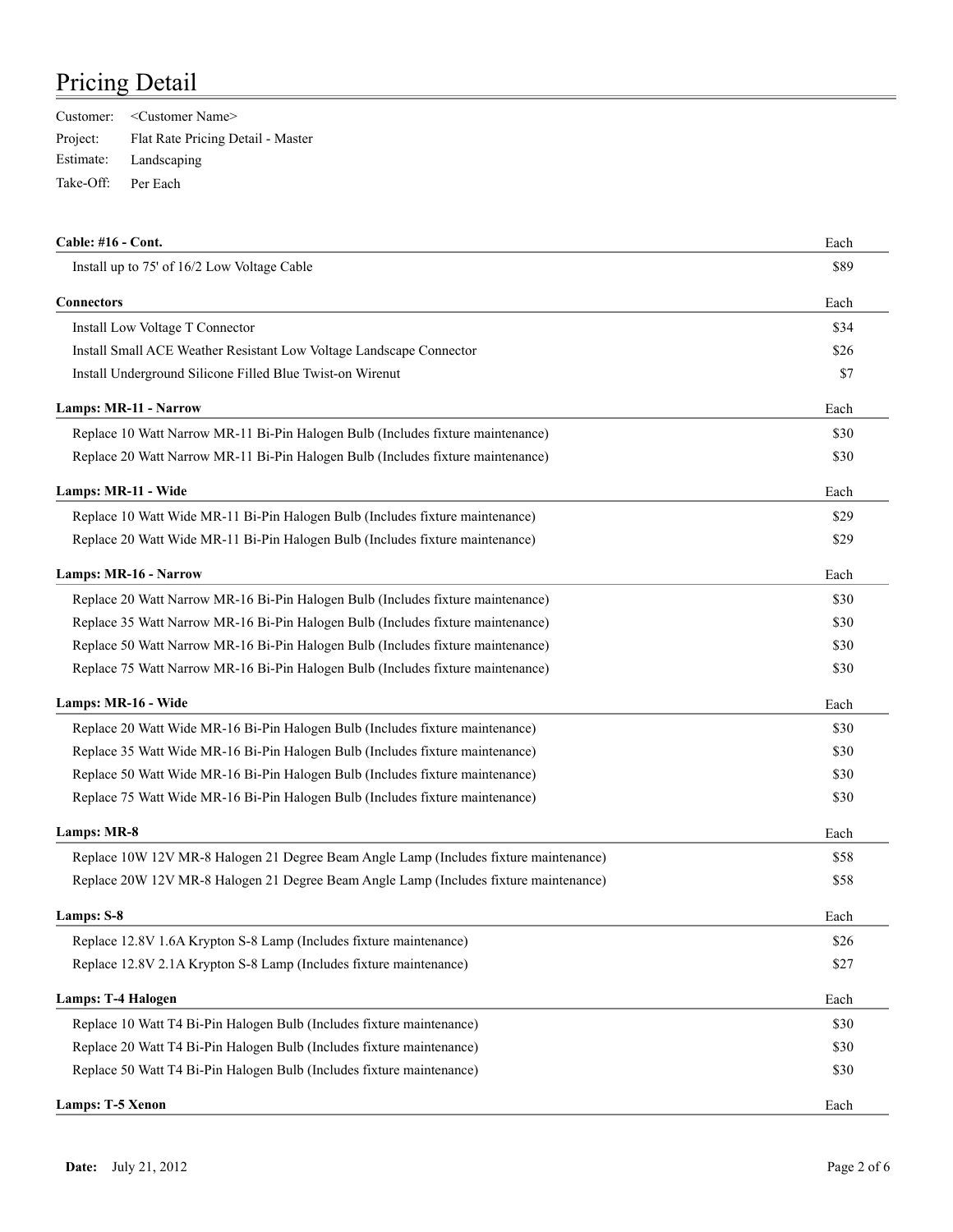|                    | Customer: < Customer Name>                 |
|--------------------|--------------------------------------------|
|                    | Project: Flat Rate Pricing Detail - Master |
|                    | Estimate: Landscaping                      |
| Take-Off: Per Each |                                            |

| Lamps: T-5 Xenon - Cont.                                                                     | Each  |
|----------------------------------------------------------------------------------------------|-------|
| Replace 7 Watt T5 Wedge Base Xenon Bulb (Includes fixture maintenance)                       | \$26  |
| Replace 12 Watt T5 Wedge Base Xenon Bulb (Includes fixture maintenance)                      | \$26  |
| Replace 18 Watt T5 Wedge Base Xenon Bulb (Includes fixture maintenance)                      | \$26  |
| <b>Lighting: Brick</b>                                                                       | Each  |
| Install Louvered Brick Landscape Light Fixture (Excludes trenching and wiring)               | \$151 |
| <b>Lighting: Customer Supplied</b>                                                           | Each  |
| Install Customer Supplied Deck Landscape Light Fixture (Excludes trenching and wire)         | \$77  |
| Install Customer Supplied Directional Landscape Light Fixture (Excludes trenching and wire)  | \$29  |
| Install Customer Supplied Low Voltage Chandelier Light Fixture (Excludes trenching and wire) | \$198 |
| Install Customer Supplied Mini Lantern Landscape Light Fixture (Excludes trenching and wire) | \$29  |
| Install Customer Supplied Path Landscape Light Fixture (Excludes trenching and wire)         | \$29  |
| Install Customer Supplied Pond Light Fixture (Excludes trenching and wire)                   | \$116 |
| Install Customer Supplied Specialty Landscape Light Fixture (Excludes trenching and wire)    | \$141 |
| Install Customer Supplied Spread Landscape Light Fixture (Excludes trenching and wire)       | \$29  |
| Install Customer Supplied Step Landscape Light Fixture (Excludes trenching and wire)         | \$77  |
| Install Customer Supplied Tree Mount Landscape Light Fixture (Excludes trenching and wire)   | \$116 |
| Install Customer Supplied Underwater Light Fixture (Excludes trenching and wire)             | \$116 |
| Install Customer Supplied Wall Mount Landscape Light Fixture (Excludes trenching and wire)   | \$92  |
| Install Customer Supplied Well Landscape Light Fixture (Excludes trenching and wire)         | \$77  |
| <b>Lighting: Deck</b>                                                                        | Each  |
| IInstall Square Deck Landscape Light Fixture (Excludes trenching and wire)                   | \$113 |
| Install Horizontal Deck Landscape Light Fixture (Excludes trenching and wire)                | \$119 |
| Install Round Deck Landscape Light Fixture (Excludes trenching and wire)                     | \$113 |
| Install Vertical Deck Landscape Light Fixture (Excludes trenching and wire)                  | \$119 |
| <b>Lighting: Directional</b>                                                                 | Each  |
| Install Directional Light Landscape Fixture (Excludes trenching and wire)                    | \$115 |
| <b>Lighting: Lens</b>                                                                        | Each  |
| Install or Replace Corrective Blue Lens                                                      | \$92  |
| Install or Replace Hex Louver Lens                                                           | \$77  |
| <b>Lighting: Mini Lantern</b>                                                                | Each  |
| Install Lantern Path Light Landscape Fixture (Excludes trenching and wire)                   | \$164 |
| <b>Lighting: Pagoda</b>                                                                      | Each  |
| Install Pagoda Light Landscape Fixture (Excludes trenching and wire)                         | \$211 |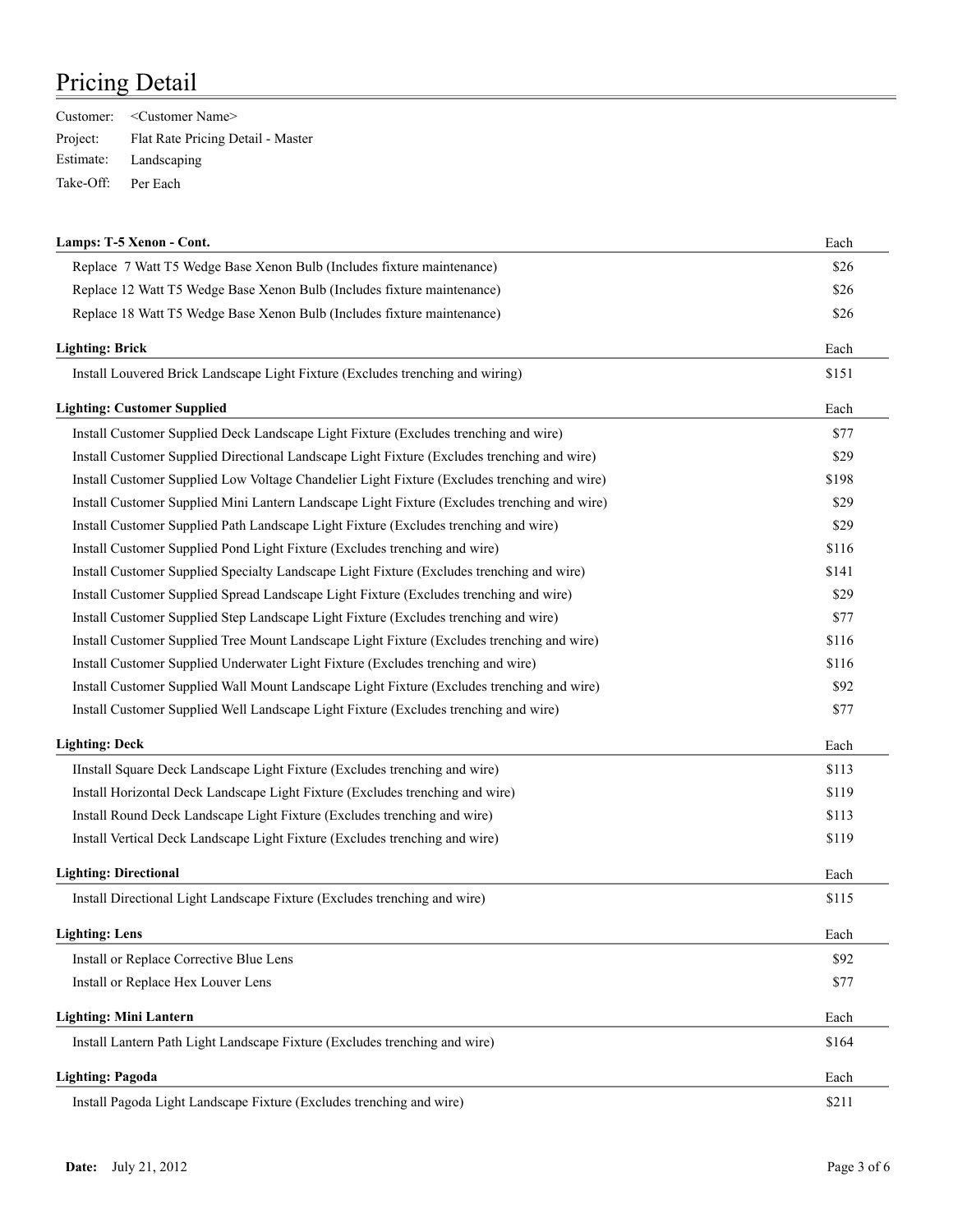|                    | Customer: < Customer Name>                 |
|--------------------|--------------------------------------------|
|                    | Project: Flat Rate Pricing Detail - Master |
|                    | Estimate: Landscaping                      |
| Take-Off: Per Each |                                            |

| <b>Lighting: Path</b>                                                                  | Each  |
|----------------------------------------------------------------------------------------|-------|
| Install Path Light Landscape Fixture (Excludes trenching and wire)                     | \$154 |
| Install Tulip Path Light Landscape Fixture (Excludes trenching and wire)               | \$163 |
| <b>Lighting: Pond - Submersible</b>                                                    | Each  |
| Install Submersible Pond Light Fixture                                                 | \$227 |
| <b>Lighting: Tree Mount</b>                                                            | Each  |
| Install Tree Mount Landscape Light Fixture (Excludes trenching and wire)               | \$210 |
| <b>Lighting: Under Bench</b>                                                           | Each  |
| Install Under Bench Landscape Fixture (Excludes trenching and wire)                    | \$110 |
| <b>Lighting: Well</b>                                                                  | Each  |
| Install Well Light Landscape Fixture (Excludes trenching and wire)                     | \$144 |
| <b>Low Voltage Transformers: Customer Supplied</b>                                     | Each  |
| Install Customer Supplied Landscape Transformer to Existing GFCI Outlet                | \$312 |
| <b>Low Voltage Transformers: In Ground</b>                                             | Each  |
| Install 300W Direct Burial Landscape Transformer to Existing GFCI Outlet               | \$392 |
| Install 600W Direct Burial Landscape Transformer to Existing GFCI Outlet               | \$521 |
| Low Voltage Transformers: Photo / Timer                                                | Each  |
| Install 150W Black Transformer with Photo Cell and Timer to Existing GFCI Outlet       | \$327 |
| Install 300W Black Transformer with Photo Cell and Timer to Existing GFCI Outlet       | \$401 |
| Install 600W Black Transformer with Photo Cell and Timer to Existing GFCI Outlet       | \$503 |
| Install 900W Black Transformer with Photo Cell and Timer to Existing GFCI Outlet       | \$604 |
| <b>Low Voltage Transformers: Pro Series</b>                                            | Each  |
| Install 300W Pro Series Black Landscape Transformer to Existing GFCI Outlet            | \$360 |
| Install 600W Pro Series Black Landscape Transformer to Existing GFCI Outlet            | \$462 |
| Install 900W Pro Series Black Landscape Transformer to Existing GFCI Outlet            | \$625 |
| Install 1200W Pro Series Stainless Steel Landscape Transformer to Existing GFCI Outlet | \$940 |
| <b>Low Voltage Transformers: Standard Series Timer</b>                                 | Each  |
| Install 300W Standard Black Landscape Transformer to Existing GFCI Outlet              | \$312 |
| Install 600W Standard Black Landscape Transformer to Existing GFCI Outlet              | \$421 |
| <b>Maintenance: Fixture</b>                                                            | Each  |
| Landscape Fixture Maintenance                                                          | \$16  |
| <b>Maintenance: System</b>                                                             | Each  |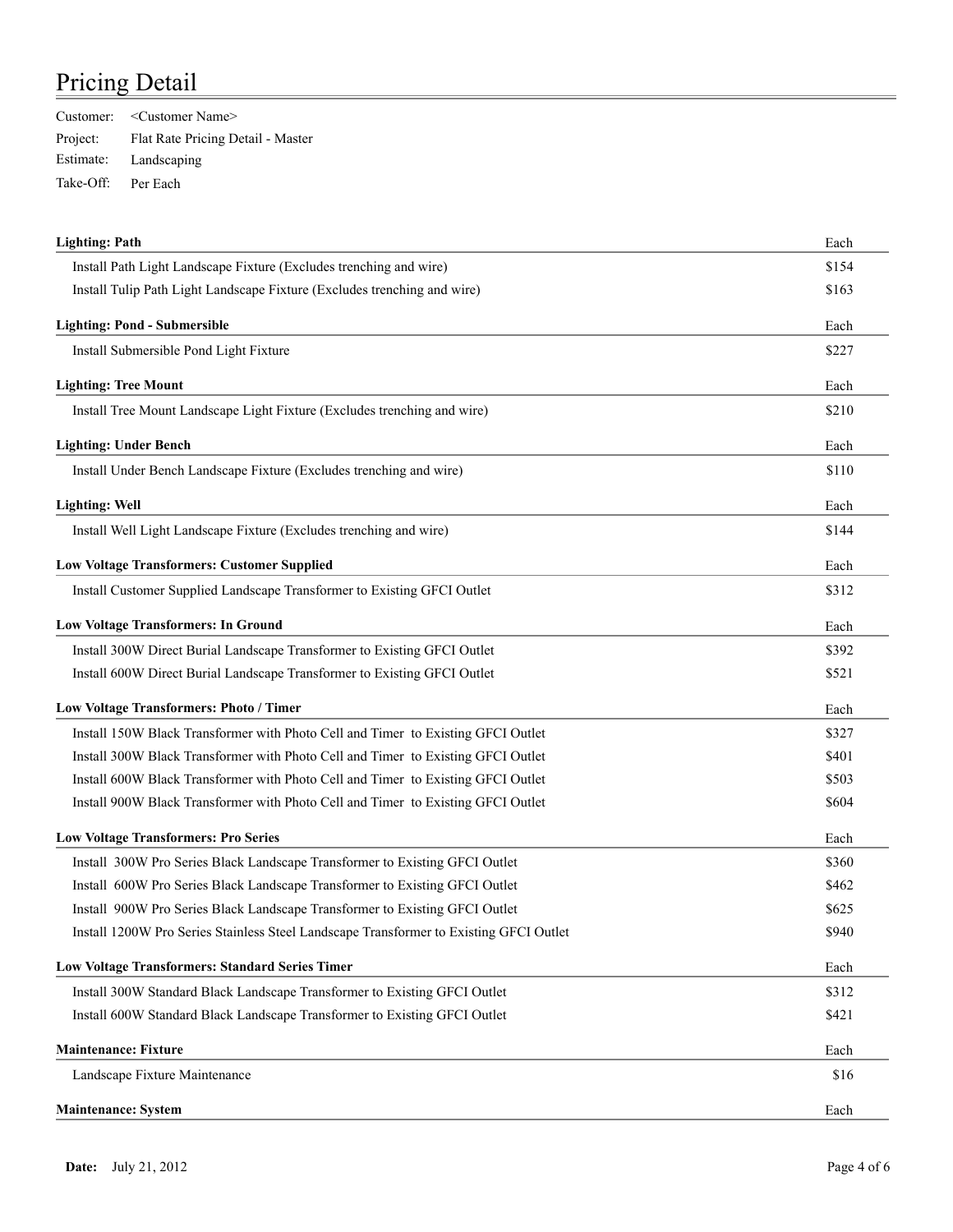|                    | Customer: < Customer Name>                 |
|--------------------|--------------------------------------------|
|                    | Project: Flat Rate Pricing Detail - Master |
|                    | Estimate: Landscaping                      |
| Take-Off: Per Each |                                            |

| Maintenance: System - Cont.                                                    | Each |
|--------------------------------------------------------------------------------|------|
| Landscape Lighting System Maintenance                                          | \$97 |
| <b>Maintenance: Transformer</b>                                                | Each |
| <b>Transformer Maintenance</b>                                                 | \$24 |
| Mounts, Spikes & Stakes: Ground Spikes                                         | Each |
| Install 9" Aluminum Ground Spike with Junction Box                             | \$43 |
| Install 9" Composite Ground Spike                                              | \$31 |
| Install 11" Composite Ground Spike                                             | \$32 |
| Install 15" Composite Ground Spike                                             | \$38 |
| Mounts, Spikes & Stakes: Mounting Brackets                                     | Each |
| Install Surface Mounting Bracket                                               | \$26 |
| <b>Install Tree Mounting Bracket</b>                                           | \$39 |
| Mounts, Spikes & Stakes: Stabilizer Stake                                      | Each |
| Install PVC Stabilizer Stake                                                   | \$94 |
| <b>Photo Cells: Customer Supplied</b>                                          | Each |
| Install Customer Supplied Plug-In Photocell for Transformer                    | \$24 |
| Install Customer Supplied Remote Plug-In Photocell for Transformer: Up to 10'  | \$24 |
| <b>Photo Cells: Plug-In</b>                                                    | Each |
| Install Plug-In Photocell for Transformer                                      | \$71 |
| <b>Photo Cells: Plug-In - Remote</b>                                           | Each |
| Install Remote Plug-In Photocell for Transformer: Up to 10'                    | \$80 |
| <b>Stems &amp; Couplers: Mounting Stems</b>                                    | Each |
| Install 6" Fixture Mounting Stem on Existing Support Stake or Mounting Flange  | \$21 |
| Install 12" Fixture Mounting Stem on Existing Support Stake or Mounting Flange | \$25 |
| Install 18" Fixture Mounting Stem on Existing Support Stake or Mounting Flange | \$29 |
| Install 24" Fixture Mounting Stem on Existing Support Stake or Mounting Flange | \$33 |
| <b>Stems &amp; Couplers: Stem Couplers</b>                                     | Each |
| Install Stem Coupler                                                           | \$12 |
| <b>Timeclocks: Customer Supplied</b>                                           | Each |
| Install Customer Supplied Timer for Landscape Transformer                      | \$24 |
| <b>Timeclocks: Digital</b>                                                     | Each |
| Install Digital Timer for Landscape Transformer                                | \$76 |